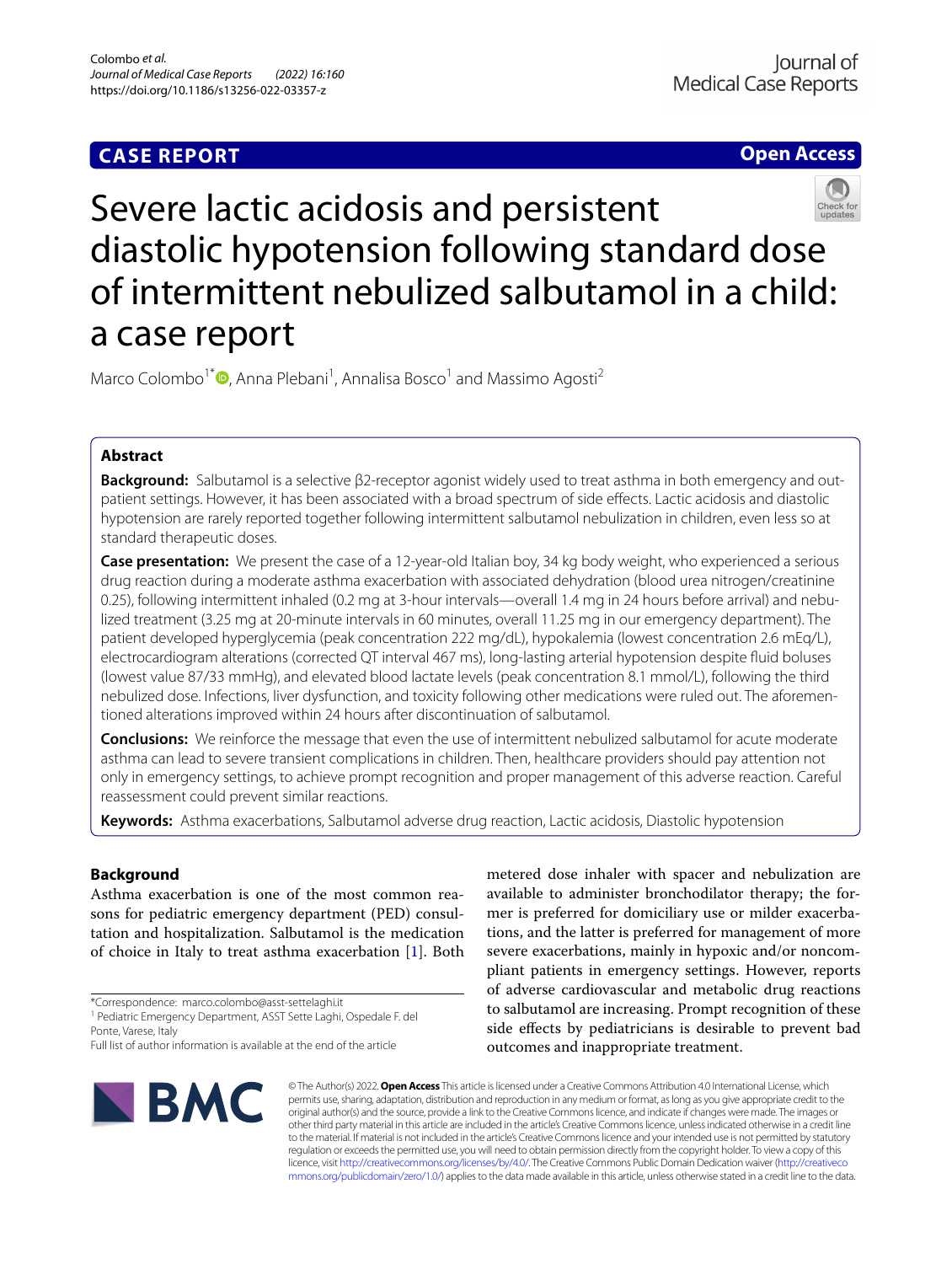Herein we describe a serious drug reaction to a standard dose of intermittent nebulized salbutamol in a 12-year-old boy, who required prolonged, intensive observation in our PED.

## **Case presentation**

A 12-year-old Italian boy, 34 kg body weight, was referred to the PED with a 24-hour history of intermittent chest pain, cough, wheezing, and mild fever. His medications prior to arrival consisted of 0.2 mg of inhaled salbutamol every 3 hours, initiated the previous day without medical advice (overall  $1.4 \text{ mg}/24$  hours). The last administration had been performed 1 hour before arrival. No inciting exercise was reported, and use of hypoallergenic material was reported in his bedroom. Salbutamol inhaler had been prescribed by his pneumologist as part of patient's asthma action plan. Noteworthily, montelukast treatment was discontinued 5 days earlier on the advice of his pneumologist, after a 3-month period without asthma exacerbations.

Past medical history included intermittent asthma induced by exercise and by dust mites diagnosed 1 year earlier. Only one mild exacerbation occurred 9 months following diagnosis, which did not require hospitalization. At that time, hypoallergenic material was not available in his bedroom.

At presentation, vital signs were as follows: heart rate 110 beats per minute, respiratory rate 38 breaths per minute, 94% oxygen saturation on room air, and temperature 37.1 °C.

Physical examination showed intercostal and substernal retractions, difuse reductions in normal breath sound, and end-expiratory wheezing. His ability to speak was not afected. A pediatric asthma score of 9 was then calculated [\[2](#page-4-1)]. Blood gas test results at presentation as well as other blood examination results and vital signs are listed in Table [1.](#page-1-0)

The patient was diagnosed with moderate asthma attack and was therefore treated with 40 mg intravenous methylprednisolone and 3.75 mg (0.11 mg/kg) nebulized salbutamol together with 0.5 mg ipratropium

|                              | <b>Arrival</b> | $+1$ hour<br>Presyncope | $+1.5$ hours<br><b>Extreme pallor</b> | $+2$ hours<br>After two RA boluses | $+7$ hours<br>Observation | $+24$ hours<br>Observation | $+27$ hours<br><b>Discharge</b> |
|------------------------------|----------------|-------------------------|---------------------------------------|------------------------------------|---------------------------|----------------------------|---------------------------------|
| RR (acts per minute)         | 38             | 28                      | 30                                    | 24                                 |                           | 22                         | 28                              |
| HR (beats per minute)        | 102            | 140                     | 140                                   | 125                                | 140                       | 87                         | 96                              |
| BP (mmHg)                    | 110/75         | 110/80                  | 90/40                                 | 87/33                              | 100/40                    | 109/59                     | 116/72                          |
| $O2$ sat $(\%)$              | 94             | 98                      | 84                                    | 100                                | 98                        | 98                         | 97                              |
| Temperature (°C)             | 37.1           |                         |                                       |                                    |                           |                            | 36.8                            |
| рH                           | $7.41$ (a)     | 7.33(v)                 | 7.32(v)                               | 7.38(a)                            | 7.39(a)                   |                            | 7.44(v)                         |
| FiO <sub>2</sub>             | Room air       | Room air                | Room air                              | 0.3 Venturi                        | Room air                  | Room air                   | Room air                        |
| $pO2$ (mmHg)                 | 66             | 52                      | 57                                    | 63                                 | 89                        |                            | 52                              |
| pCO <sub>2</sub> (mmHg)      | 34             | 35                      | 33                                    | 25                                 | 29                        |                            | 35                              |
| $HCO3$ (mmol/L)              | 21.6           | 18.8                    | 17.4                                  | 15.2                               | 17.9                      |                            | 24.2                            |
| BE (mmol/L)                  | $-2.3$         | $-6.2$                  | $-7.7$                                | $-8.3$                             | $-5.7$                    |                            | $+0.4$                          |
| Lactate (mmol/L)             | 3.9            | 5.3                     | 5.3                                   | 8.1                                | 2.3                       |                            | 0.7                             |
| Glucose (mg/dL)              | 103            | 213                     | 218                                   | 222                                | 123                       |                            | 90                              |
| K <sup>+</sup> (mEq/L)       | 4.2            | 2.6                     | 2.9                                   |                                    | 4.1                       |                            | 3.5                             |
| Na <sup>+</sup> (mEq/L)      | 141            | 141                     | 141                                   |                                    | 138                       |                            | 143                             |
| $Cl^{-}$ (mEg/L)             | 105            | 109                     | 112                                   |                                    | 112                       |                            | 109                             |
| Hb (g/dL)                    | 15.2           | 13                      | 12.1                                  | 12.8                               | 13.9                      |                            | 12.9                            |
| Leukocyte 10 <sup>9</sup> /L | 6.58           |                         |                                       |                                    |                           |                            |                                 |
| Creatinine (mg/dL)           | 0.65           |                         |                                       |                                    |                           |                            |                                 |
| Urea (mg/dL)                 | 35             |                         |                                       |                                    |                           |                            |                                 |
| BUN (mg/dL)                  | 16.33          |                         |                                       |                                    |                           |                            |                                 |
| CRP (mg/dL)                  | 0.32           |                         |                                       |                                    |                           |                            |                                 |
| AST-ALT (U/L)                | $24 - 19$      |                         |                                       |                                    |                           |                            |                                 |

## <span id="page-1-0"></span>**Table 1** Laboratory fndings and vital signs

Empty spaces mean that data are not available

Troponin-T (ng/mL) <0.03

RR respiratory rate; HR heart rate; BP blood pressure; O<sub>2</sub> sat oxygen saturation; RA Ringer's acetate; v venous; a arterial; FiO<sub>2</sub> fraction of inspired oxygen; pO<sub>2</sub> oxygen tension; *pCO<sub>2</sub>* carbon dioxide tension; *HCO<sub>3</sub>* ⊤bicarbonate concentration; *BE* base excess, *BUN* blood urea nitrogen; *CRP* C-reactive protein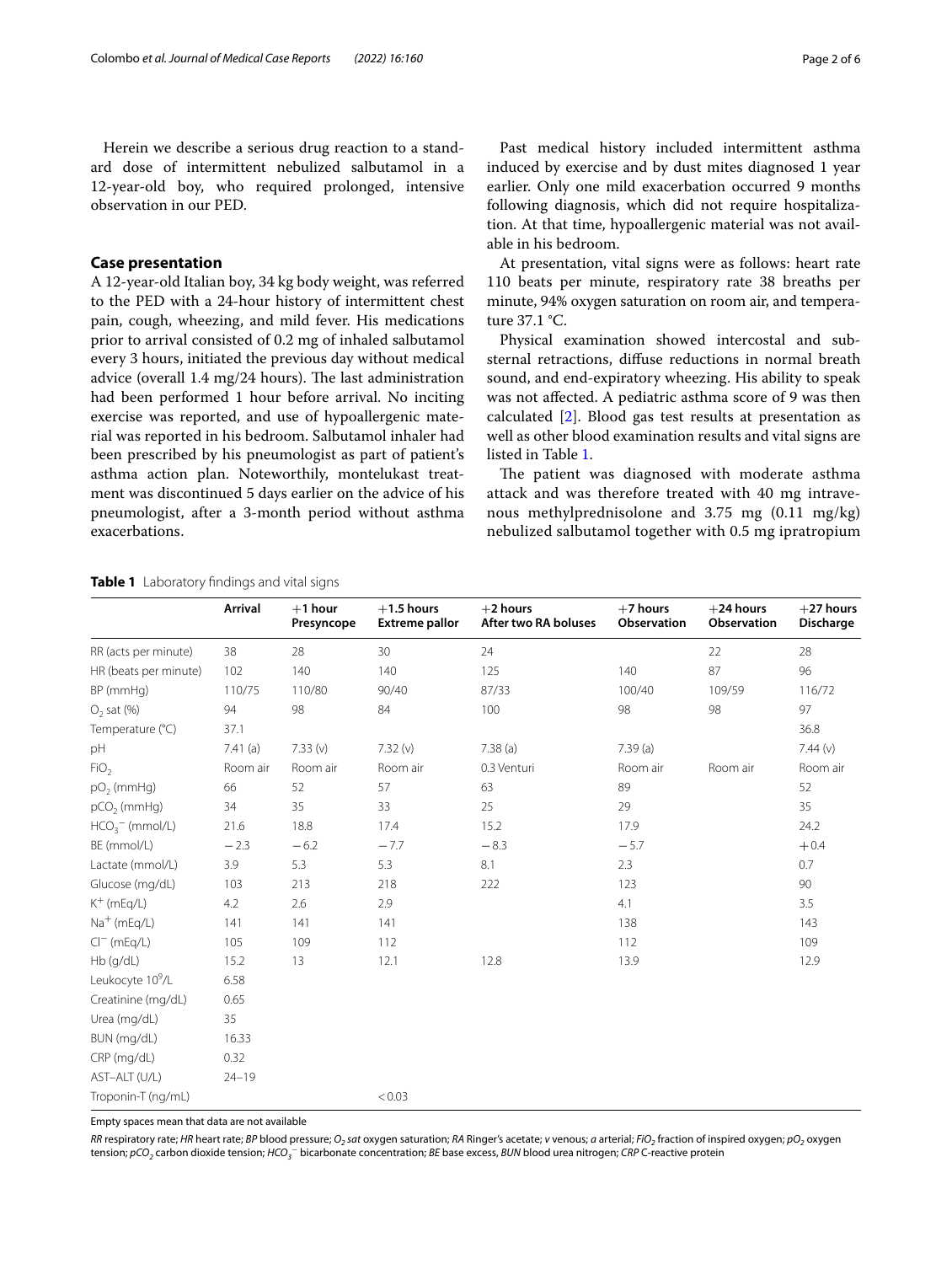bromide at 20-minute intervals. Three oxygen-driven nebulizations were performed because of persistent wheezing, retractions, and moderate hypoxia (oxygen saturation between 90% and 95% on room air).

Five minutes after the end of the third nebulization, a presyncope episode occurred. At onset, vital signs were normal, apart from tachycardia (140 beats per minute); on physical examination, he had tremor in his hands, looked pale, and was eupneic, with normal breath sounds and weak radial pulse. A 12-lead electrocardiogram (ECG) was obtained [aspecifc alteration of ventricular repolarization, corrected QT (QTc) interval 467 ms], together with blood samples, showing normal troponin-T serum level. Therefore, a normal saline infusion was started.

Clinical conditions swiftly worsened in the following 30 minutes as the patient sufered faintness, extreme pallor, and cold extremities. His vital signs revealed 84% oxygen saturation on room air, hypotension (90/40 mmHg), and tachycardia (140 beats per minute). A blood gas test was conducted, showing metabolic acidosis with elevated blood lactate levels, hypokalemia, and hyperglycemia. As these fndings were consistent with β2-receptor-agonist side efects, salbutamol was discontinued. Consequently, two boluses of Ringer's acetate were administered, each over 20 minutes, because of persistent hypotension; hypokalemia was treated with 500 mL normal saline and 40 mEq/L of potassium chloride at 70 mL/hour rate of infusion in 3 hours; oxygen supplementation was started with Venturi mask providing a maximum  $FiO<sub>2</sub>$  of 0.3.

The patient was subsequently admitted to our intensive observation unit. During the observation period, the patient remained eupneic without expiratory wheezing. Hypokalemia quickly reverted, whereas lactic acidosis (peak concentration 8.1 mmol/L) and lower DBP persisted for a longer time. Oxygen supplementation was discontinued overnight, maintenance normal saline was continued, and diuresis remained normal. Fluid boluses had been stopped because of persistent lower DBP with normal systolic blood pressure. Ipratropium bromide was administered alone as bronchodilator treatment at 4-hour intervals.

Twenty-four hours later, another 12-lead ECG was performed (sinus rhythm, normal QTc). A pediatric cardiology consultation excluded any evidence of compromised left ventricular function and cardiac output and suggested that the aforementioned ECG alterations might have had a multifactorial origin (mild fever, hypokalemia, and β2-agonist toxicity).

The patient was eventually discharged in good clinical condition with oral betamethasone 1 mg/kg for 3 days and nebulized ipratropium bromide 0.5 mg four times a day. A drug challenge with 0.2 mg of inhaled salbutamol with spacer performed 1 week later was uneventful.

#### **Discussion and conclusions**

This case describes a serious adverse drug reaction (ADR) to salbutamol, as it caused a prolongation of existing hospitalization [[3\]](#page-4-2) despite the asthma exacerbation having shown relative swift improvement.

We could not detect any inciting factor and are confdent that the patient was given the aforementioned medications prior to admission.

Salbutamol can be administered via spacers or nebulization. Although the use of spacers with metered dose has been shown to be as efective as nebulization to treat asthma exacerbations [[4\]](#page-4-3), their use in hospital is very limited in Italy [[5\]](#page-4-4). Despite its deemed safety, reports of ADR are increasing in recent times, accounting for 1310 reports in 10 years from 2006 to 2016 from the European Medicines Agency, EudraVigilance database [[6\]](#page-4-5). However, even if an ADR is reported in 34.6–52% of intermittent salbutamol administrations in children, only 6% of these are thought to be true ADRs, according to Leung *et al.* [\[7\]](#page-4-6).

Despite its recognized and well-known β2 airway receptor selectivity [[8](#page-4-7)], salbutamol also exhibits  $β1$  activ-ity, especially at higher doses [[9](#page-4-8)], and β3 activity [\[10](#page-4-9)], which can lead to a broad spectrum of side effects. Common side efects include tremor [\[11\]](#page-4-10), dizziness, headache, reduced DBP [\[12](#page-4-11)[–14\]](#page-4-12), elevated troponin serum level [\[15](#page-4-13)], hypokalemia, acute urinary retention [\[10](#page-4-9)], and lactic acidosis [\[16\]](#page-4-14) throughout the stimulation of the β2-adrenergic receptor, which generates aerobic glycolysis leading to hyperglycemia [\[17](#page-4-15)] and high tissue concentration of pyruvate, which is eventually converted to lactate by lactate dehydrogenase (type B2 lactic acidosis).

Diastolic hypotension is due to relaxation of vascular smooth muscle that might limit myocardial blood flow, and it was frst reported by Shurman *et al.* in 1984 in a 33-year-old man after salbutamol inhalation [\[18\]](#page-4-16).

Severe side efects are more common following intravenous [[19\]](#page-4-17) or oral administration [[18](#page-4-16)], or high-dose continuous nebulized therapy [[7\]](#page-4-6). In addition, corticosteroids may enhance the sensitivity of β-adrenoceptors to sympathetic agents, thus increasing the risk of ADR [[20\]](#page-4-18).

Sarnaik *et al.* [\[12](#page-4-11)] demonstrated a dose-dependent efect of high-dose continuous inhaled salbutamol on DBP in two cohorts of children with status asthmaticus during transport to the hospital or PICU admission (respectively 56% and 98% of children had at least one episode of low DBP). Fagbuyi *et al.* [[15](#page-4-13)] found elevated troponin-T levels in 25% of children receiving at least 20 μg per hour continuous nebulized salbutamol for a median duration of 40 hours. Carrol *et al.* [\[13\]](#page-4-19) noticed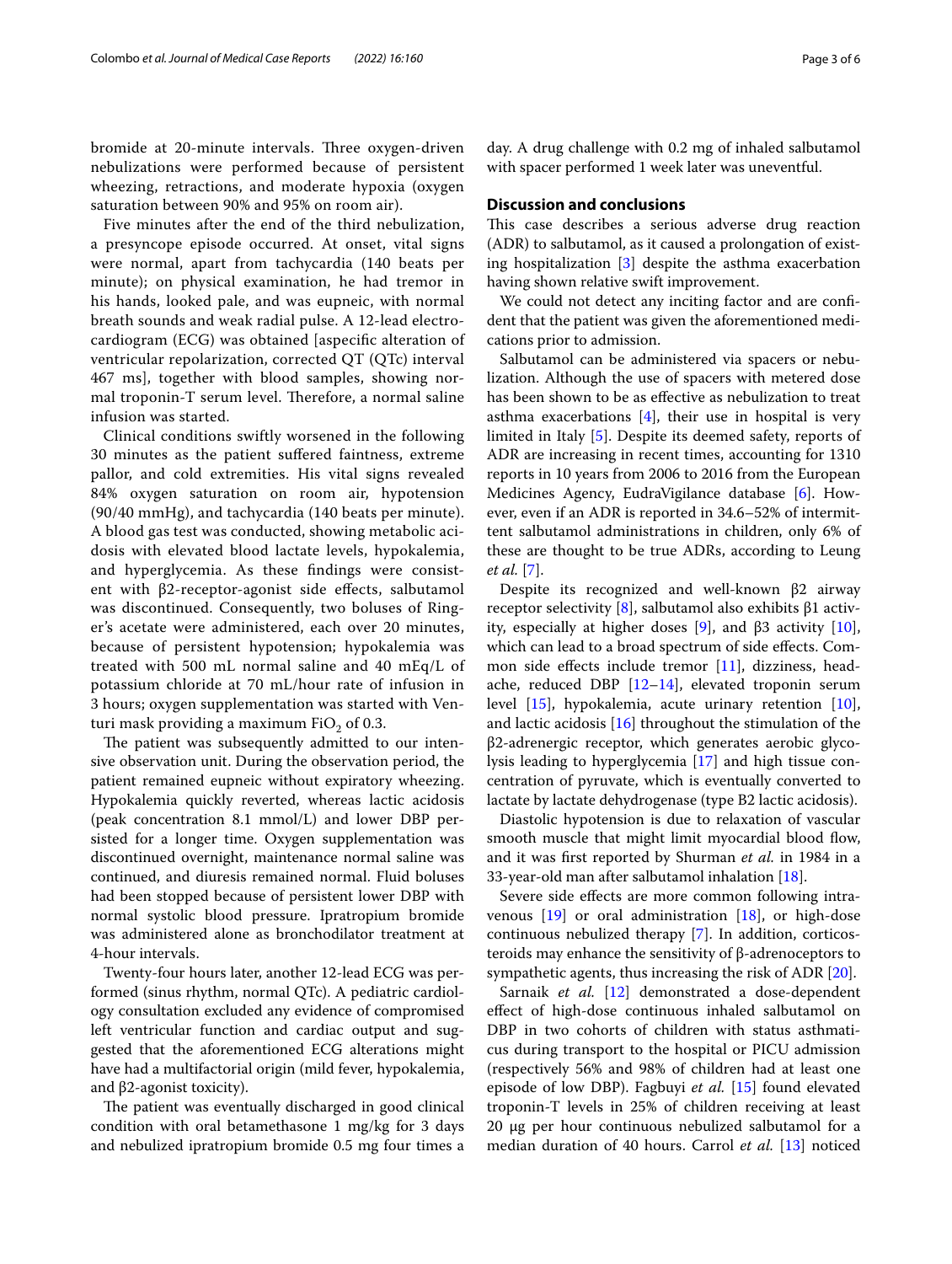lower DBP in 66% of children who received 10–15 mg per hour continuous salbutamol for >2 hours. In addition 15% of the patients were found to have ECG ST-segment change, and 24% had increased troponin-T serum levels. Finally, Wisecup *et al.* [[14\]](#page-4-12) found that lower DBP developed in 90% of children receiving a median weight-based dose of continuous nebulized salbutamol of 12.7 mg/kg for status asthmaticus, with a positive correlation with increasing doses.

Severe ADR following intermittent nebulization is rarely reported in younger children, hypothetically because of a less satisfactory nebulizer technique leading to a lower drug absorption [\[21](#page-4-20)].

In 2015, Saadia *et al.* [[22\]](#page-4-21) frst described a 13-year-old female with intermittent asthma who developed lactic acidosis and diastolic hypotension after receiving 22.5 mg of salbutamol intermittent nebulizer treatment, which reverted after drug discontinuation and recurred with drug readministration.

Lactic acidosis is a common fnding in poor tissue perfusion or asthma, hypothetically due to inadequate oxygen delivery to the respiratory muscles (type A lactic acidosis) and increased insensible loss due to tachypnea [[23\]](#page-4-22). Moreover, blood urea nitrogen (BUN)/creatine ratio and frst blood gas analysis showing a slight increase in lactate and higher level of hemoglobin suggest a possible underlying hypovolemia. In our patient, all these factors might have generated lactic acidosis, whereas salbutamol treatment might have been a contributory aggravating factor.

An increased lactate-to-pyruvate concentration ratio has been deemed a useful tool to distinguish type A and B lactic acidosis [[19\]](#page-4-17); however, its actual utility is controversial [[24](#page-4-23)]. Moreover, we did not utilize it because it was not available at our ED.

Interestingly, our patient experienced also hyperglycemia, tremor, and hypokalemia despite a lower dose than the ones reported in the aforementioned citations. In addition, we did not detect any side efects following the drug challenge performed 1 week later.

Given this, the diagnosis of salbutamol adverse drug reaction may be questionable in our patient; however, dehydration alone cannot explain the contemporary presence of hypokalemia, hyperglycemia, QTc prolongation, and persistent lower diastolic hypotension. Furthermore, no clinical sign of dehydration was present on physical examination. Hence, we considered the diagnosis of isolated dehydration unlikely.

Finally, we applied the "Naranjo's ADR correlation scale," obtaining a score of 6, meaning "probable correlation" (>9 defnite ADR, 5–8 probable ADR, 1–4 possible ADR, 0 doubtful ADR) [[25](#page-5-0)]. Additionally, we ruled out other possible causes, including liver dysfunction

(normal liver function tests) adverse reaction to other medications (ipratropium bromide is not considered a risk factor for lactic acidosis when administered with salbutamol, according to a recent prospective observational study by Ruman *et al.* [[26](#page-5-1)]) and infections (negative C-reactive protein, self-limited fever). Questions may arise about fever; however, Ylmaz *et al.* [[27](#page-5-2)] were the frst to describe a child who experienced fever as a side efect after salbutamol ingestion.

Unfortunately, a toxin drug screen was not performed and no prior ECG was available.

Specifcally, we considered these fndings as an early ADR following salbutamol nebulization rather than a delayed ADR following medications prior to arrival, for a few reasons: frst, most of the side efects of short-acting β2 agonist show tolerance with chronic and repeated use [[28\]](#page-5-3); second, the patient did not report tremor at admission, and potassium and glucose serum levels were normal as well as blood pressure; third, children older than 5 years of age can experience higher plasma concentrations of salbutamol, despite lower dosage [\[21](#page-4-20)].

Even if a recent large meta-analysis on lactic acidosis induced by selective β2-adrenoceptor agonists suggests that lactic acidosis is reversible even in patients who continued the drug [[24\]](#page-4-23), withholding salbutamol, using an equally efective alternate drug to treat underlying conditions may be pivotal if it does not afect the acute care of the patient. In our patient, we decided to withdraw salbutamol and continue with ipratropium alone as previously reported by Seay *et al.* in a 14 year-old female who experienced severe lactic acidosis after intermittent and continuous salbutamol treatment [\[29\]](#page-5-4).

Given this, the management of this kind of ADR is purely symptomatic. Hypokalemia should be corrected carefully with frequent assessment of potassium serum levels. It has been suggested that administration of fuid boluses, before continuous nebulized salbutamol, might prevent diastolic hypotension [[14](#page-4-12)]; however, to the best of our knowledge, evidence of the efficacy of such strategy before intermittent nebulized salbutamol is lacking in children. Fluid bolus administration is a possible option for management of salbutamol-induced hypotension, but it may be counterproductive given the increased antidiuretic hormone secretion during acute asthma [[30](#page-5-5)] and the peripheral vasodilation induced by salbutamol, potentially leading to fluid overload.

In conclusion, to the best of our knowledge, we described a severe adverse drug reaction after the lowest dosage ever reported of intermittent nebulized salbutamol in a child presenting with moderate asthma exacerbation and mild dehydration. Careful reassessment is desirable following each nebulization: clinicians should pay attention to otherwise unexplained lactic acidosis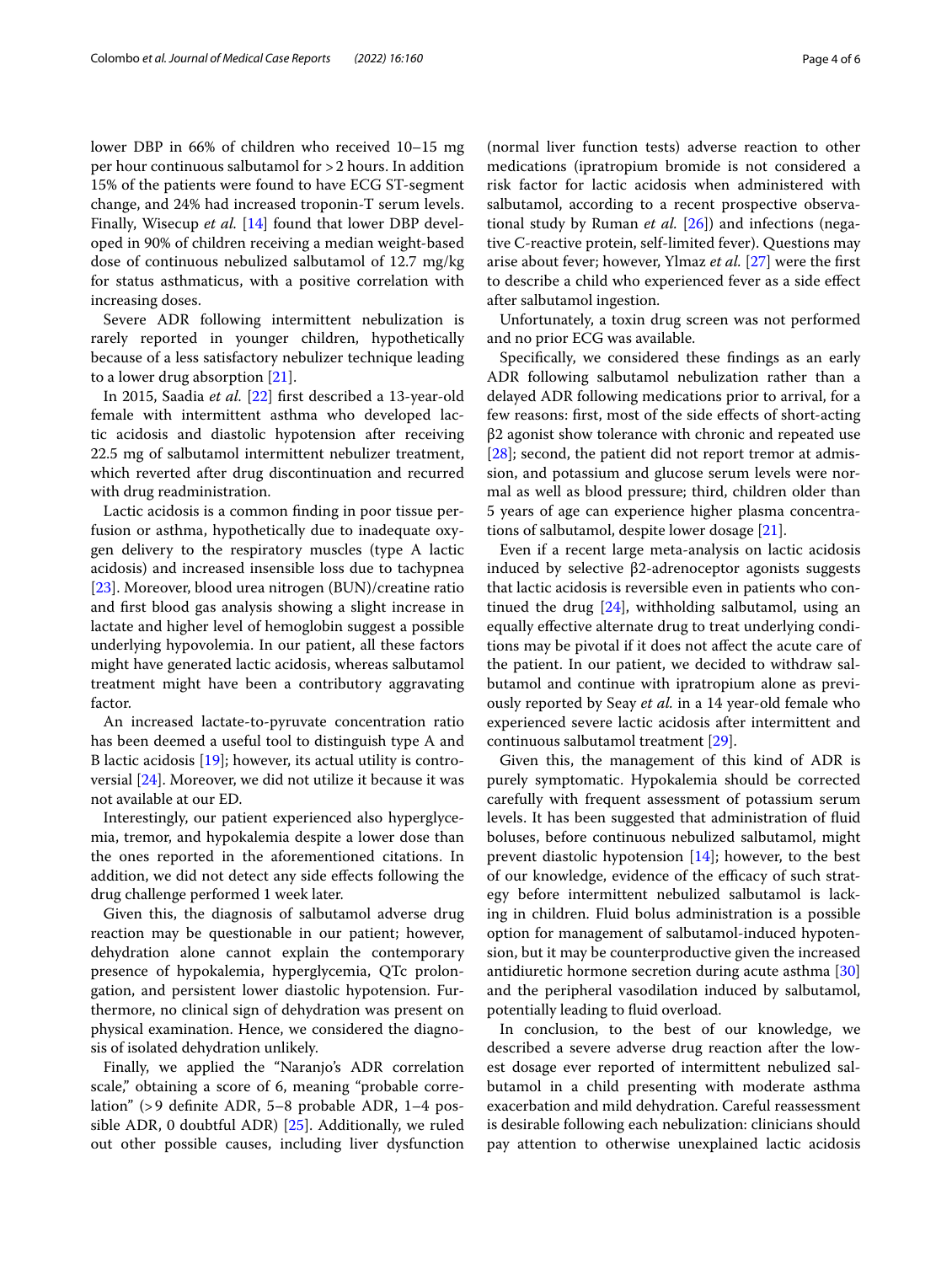and/or persistent lower diastolic blood pressure while treating asthma exacerbations in children, even at standard doses of intermittent nebulized salbutamol, to prevent poor outcome and inappropriate management.

Further research is needed to clarify whether dehydration may increase the risk of ADR following standard doses of nebulized salbutamol.

#### **Abbreviations**

PED: Pediatric emergency department; ADR: Adverse drug reaction; DBP: Diastolic blood pressure; SBP: Systolic blood pressure; PICU: Pediatric intensive care unit.

#### **Acknowledgements**

Not applicable.

#### **Authors' contributions**

MC conceptualized and designed the study, reviewed the literature, collected and processed the data, and drafted the manuscript. AB reviewed the literature and co-wrote the clinical case. AP and MA reviewed the manuscript for important intellectual content. All authors read and approved the fnal manuscript.

#### **Funding**

No funding was secured for this study.

#### **Availability of data and materials**

The dataset supporting the conclusions of this article is included within the article.

## **Declarations**

#### **Ethics approval and consent to participate** Not applicable.

#### **Consent for publication**

Written informed consent was obtained from the patient's legal guardian for publication of this case report and any accompanying images. A copy of the written consent is available for review by the Editor-in-Chief of this journal.

#### **Competing interests**

The authors declare that they have no competing interests.

#### **Author details**

<sup>1</sup> Pediatric Emergency Department, ASST Sette Laghi, Ospedale F. del Ponte, Varese, Italy. <sup>2</sup> Department of Neonatology and Pediatrics, ASST Sette Laghi, Ospedale F. del Ponte, Varese, Italy.

Received: 7 April 2021 Accepted: 4 March 2022 Published online: 22 April 2022

#### **References**

- <span id="page-4-0"></span>1. Indinnimeo L, Chiappini E, MiragliaDelGiudice M. Italian panel for the management of acute asthma attack in children. Guideline on management of the acute asthma attack in children by Italian Society of Pediatrics. Ital J Pediatr. 2018;44(1):46. [https://doi.org/10.1186/](https://doi.org/10.1186/s13052-018-0481-1) [s13052-018-0481-1.](https://doi.org/10.1186/s13052-018-0481-1)
- <span id="page-4-1"></span>2. Kelly CS, Andersen CL, Pestian JP, *et al*. Improved outcomes for hospitalized asthmatic children using a clinical pathway. Ann Allergy Asthma Immunol. 2000;84(5):509–16. [https://doi.org/10.1016/S1081-1206\(10\)](https://doi.org/10.1016/S1081-1206(10)62514-8) [62514-8.](https://doi.org/10.1016/S1081-1206(10)62514-8)
- <span id="page-4-2"></span>3. Agaard L, Holme HE. Paediatric adverse drug reactions following use of asthma medications in Europe from 2007 to 2011. Int J Clin Pharm. 2014;36:1222–9.<https://doi.org/10.1007/s11096-014-0020-0>.
- <span id="page-4-3"></span>4. Gazarian M, Henry RL, Wales SR, Micallef BE, Rood EM, O'Meara MW, Numa AH. Evaluating the efectiveness of evidence-based guidelines for the use of spacer devices in children with acute asthma. Med J Aust. 2001;174:394–7. [https://doi.org/10.5694/j.1326-5377.2001.tb143340.x.](https://doi.org/10.5694/j.1326-5377.2001.tb143340.x)
- <span id="page-4-4"></span>5. Martelli AG, Bianchi R, Boldrighini B, *et al*. Monitoring the hospital management of acute asthma: the Italian Pediatric Network experience. Eur Ann Allergy Clin Immunol. 2016;48(6):228–32.
- <span id="page-4-5"></span>6. Milano G, Chiappini S, Mattioli F, Martelli A, Schifano F. β2 agonists as misusing drugs? Assessment of both clenbuterol and salbutamol related European Medicines Agency Pharmacovigilance database reports. Basic Clin Pharmacol Toxicol. 2018;123:182–7. [https://doi.org/10.1111/bcpt.](https://doi.org/10.1111/bcpt.12991) [12991](https://doi.org/10.1111/bcpt.12991).
- <span id="page-4-6"></span>7. Leung JS, Johnson DW, Sperou AJ, Crotts J, Saude E, Hartling L, *et al*. A systematic review of adverse drug events associated with administration of common asthma medications in children. PLoS ONE. 2017;12(8): e0182738. <https://doi.org/10.1371/journal.pone.0182738>.
- <span id="page-4-7"></span>8. Johnson M. The beta-adrenoceptor. Am J Respir Crit Care Med. 1998;158:s146-e156. [https://doi.org/10.1164/ajrccm.158.supplement\\_2.](https://doi.org/10.1164/ajrccm.158.supplement_2.13tac110) [13tac110](https://doi.org/10.1164/ajrccm.158.supplement_2.13tac110).
- <span id="page-4-8"></span>9. Phillips PJ, Vedig AE, Jones PL, *et al*. Metabolic and cardiovascular side efects of the beta 2-adrenoceptor agonists salbutamol and rimiterol. Br J Clin Pharmacol. 1980;9:483–91. [https://doi.org/10.1111/j.1365-2125.1980.](https://doi.org/10.1111/j.1365-2125.1980.tb05844.x) [tb05844.x](https://doi.org/10.1111/j.1365-2125.1980.tb05844.x).
- <span id="page-4-9"></span>10. D'Auria E, Mandelli M, Di Dio F, Riva E. Urine retention in a child treated with oral salbutamol. Indian J Pharmacol. 2012;44(4):518–9. [https://doi.](https://doi.org/10.4103/0253-7613.99338) [org/10.4103/0253-7613.99338.](https://doi.org/10.4103/0253-7613.99338)
- <span id="page-4-10"></span>11. Nizet TAC, Broeders MEAC, Folgering HThM. Tremor side efects of salbutamol, quantifed by a laser pointer technique. Respir Med. 2004;9(98):844–50. <https://doi.org/10.1016/j.rmed.2004.02.024>.
- <span id="page-4-11"></span>12. Sarnaik SM, Saladino RA, Manole M. Diastolic hypotension is an unrecognized risk factor for β-agonist-associated myocardial injury in children with asthma. Pediatr Crit Care Med. 2013;14(6):e273–9. [https://doi.org/10.](https://doi.org/10.1097/PCC.0b013e31828a7677) [1097/PCC.0b013e31828a7677](https://doi.org/10.1097/PCC.0b013e31828a7677).
- <span id="page-4-19"></span>13. Carroll CL, Coro M, Cowl A, *et al*. Transient occult cardiotoxicity in children receiving continuous beta-agonist therapy. World J Pediatr. 2014;10:324– 9. [https://doi.org/10.1007/s12519-014-0467-z.](https://doi.org/10.1007/s12519-014-0467-z)
- <span id="page-4-12"></span>14. Wisecup S, Eades S, Hashmi SS, *et al*. Diastolic hypotension in pediatric patients with asthma receiving continuous albuterol. J Asthma. 2015;52(7):693–8.<https://doi.org/10.3109/02770903.2014.1002566>.
- <span id="page-4-13"></span>15. Fagbuyi DB, Venkataraman S, Carter JR, *et al*. Diastolic hypotension, troponin elevation, and electrocardiographic changes associated with the management of moderate to severe asthma in children. Acad Emerg Med. 2016;23:816–22. [https://doi.org/10.1111/acem.12997.](https://doi.org/10.1111/acem.12997)
- <span id="page-4-14"></span>16. Smith ZR, Horng M, Rech MA. Medication-induced hyperlactatemia and lactic acidosis: a systematic review of the literature. Pharmacotherapy. 2019;39(9):946–63. <https://doi.org/10.1002/phar.2316>.
- <span id="page-4-15"></span>17. Dawson KP, Penna AC, Manglick P. Acute asthma, salbutamol and hyperglycaemia. Acta Paediatr. 1995;84(3):305–7. [https://doi.org/10.1111/j.](https://doi.org/10.1111/j.1651-2227.1995.tb13633.x) [1651-2227.1995.tb13633.x.](https://doi.org/10.1111/j.1651-2227.1995.tb13633.x)
- <span id="page-4-16"></span>18. Shurman A, Passero MA. Unusual vascular reactions to albuterol. Arch Intern Med. 1984;144:1771–2. [https://doi.org/10.1001/archinte.1984.](https://doi.org/10.1001/archinte.1984.00350210083015) [00350210083015.](https://doi.org/10.1001/archinte.1984.00350210083015)
- <span id="page-4-17"></span>19. Habashy D, Lam TL, Browne GJ. The administration of β2-agonists for paediatric asthma and its adverse reaction in Australian and New Zealand emergency departments: a cross-sectional survey. Eur J Emerg Med. 2003;10:219–24.<https://doi.org/10.1097/00063110-200309000-00012>.
- <span id="page-4-18"></span>20. Liamis G, Milionis HJ, Elisaf M. Pharmacologically-induced metabolic acidosis: a review. Drug Saf. 2010;33(5):371–91. [https://doi.org/10.2165/](https://doi.org/10.2165/11533790-000000000-00000) [11533790-000000000-00000.](https://doi.org/10.2165/11533790-000000000-00000)
- <span id="page-4-20"></span>21. Penna AC, Dawson KP, Manglick P, Tam J. Systemic absorption of salbutamol following nebulizer delivery in acute asthma. Acta Paediatr. 1993;82(11):963–6. [https://doi.org/10.1111/j.1651-2227.1993.tb12609.x.](https://doi.org/10.1111/j.1651-2227.1993.tb12609.x)
- <span id="page-4-21"></span>22. Saadia AT, George M, Haesoon L. Lactic acidosis and diastolic hypotension after intermittent albuterol nebulization in a pediatric patient. Resp Med Case Rep. 2015;16:89–91.<https://doi.org/10.1016/j.rmcr.2015.08.005>.
- <span id="page-4-22"></span>23. Meert KL, McCaulley L, Sarnaik AP. Mechanism of lactic acidosis in children with acute severe asthma. Pediatr Crit Care Med. 2012;13(1):28–31. [https://doi.org/10.1097/PCC.0b013e3182196aa2.](https://doi.org/10.1097/PCC.0b013e3182196aa2)
- <span id="page-4-23"></span>24. Liedtke AG, Lava SAG, Milani GP, *et al*. Selective β2-adrenoceptor agonists and relevant hyperlactatemia: systematic review and meta-analysis. J Clin Med. 2019;9(1):71. [https://doi.org/10.3390/jcm9010071.](https://doi.org/10.3390/jcm9010071)